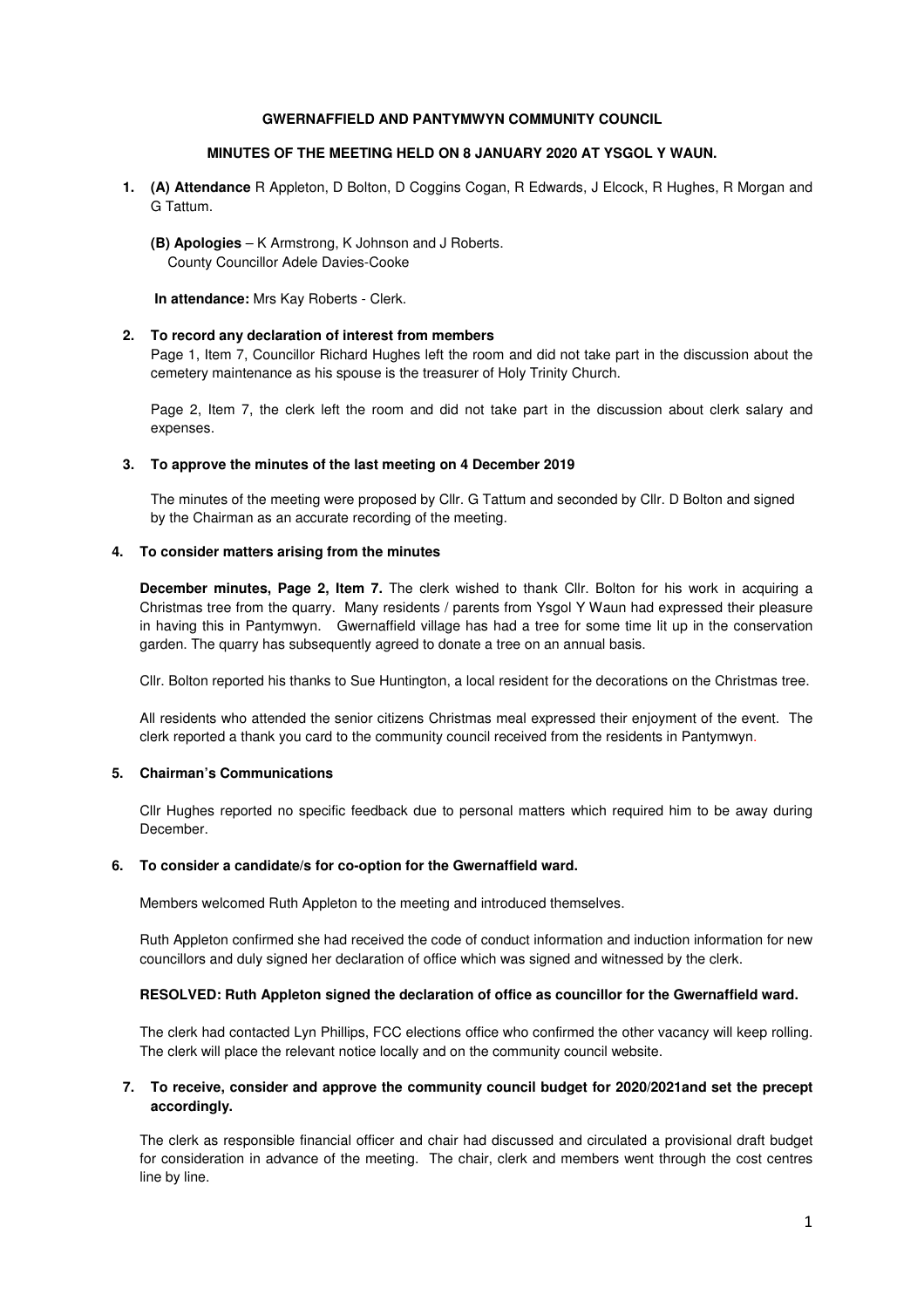Website / ICT and Data Protection – the clerk has used her personal equipment laptop and printer since commencing as clerk 6 years ago. It is older and slower and with the cessation of support for windows 7 making the equipment more vulnerable to viruses it is recommended new equipment was advisable to support the work of the community council. The laptop would be an asset for Gwernaffield and Pantymwyn Community Council. The clerk has been sent information – lap top and printer quotations which she will circulate for the February meeting. After lengthy discussion, members agreed to purchase a new laptop (and printer if required) for the community council clerk to utilise. As such £300 in the budget would be increased to £1,000.

Community Street Lighting / capital costs – decrease by £2000 to leave £2000 in the budget as the LED street lighting renewal has been completed.

Gwernaffield Playing Fields/Park - £2500 has been committed for new play equipment. A further £1000 was added to total £3,500 inclusive of Pantymwyn Play Area, which at present is on a short term leasehold arrangement and does not attract the match funding Gwernaffield does from Aura.

Community Events - a further £500 toward events. Cllr. Jackie Roberts has suggested having a Santas Grotto at a Christmas Fair sponsored by the community council. This and other events will be considered at the first meeting of the Events Committee in 2020.

Summer Playscheme - increase from the proposed £1,373 to £1,500 as the amount paid toward this may fluctuate dependant on what, if any grant is received from Welsh Government.

Cemetery Ground Maintenance – reduce from £1000 to £850. Proposed by Cllr. Bolton and seconded by Cllr. Rod Morgan. Cllr Hughes did not take part in this discussion and left the room.

Cllr. Coggins Cogan asked if some of the money might be utilised toward help toward funeral costs. The clerk would check if the community council had powers to spend the money in this way. Some members expressed concern that even if the power were available how would members assess who would be more worthy than another to receive such financial help.

Speed Calming Measures – an issue often raised by local residents' £3,000 allocation.

The clerk left the room during the discussion of Clerk Salary (and PAYE to HMRC) and did not take part in the discussion.

RESOLVED: Clerk salary and employer payments of PAYE to HMRC was agreed £8,000. The clerk to move up an incremental point from SPC point 24 to point 25. Annual expenses and home office working allowance to remain the same at £1,140 per annum. A further small adjustment would be required as new scales are published in April 2020.

# **All other cost centres discussed and agreed.**

**RESOLVED: It was proposed by Cllr. Bolton and seconded by Cllr. Morgan to submit the precept request for £33,000 for 2020/2021.** 

**8. To discuss and consider Streetscene Matters**  Reports of dog fouling in the village – cleansing required.

**RESOLVED: The clerk to invite Mr Andy Lightfoot, Streetscene Co-ordinator to the 5 February 2020 Community Council meeting.** 

# **9. To receive information to aid the review of the electrical contractor for Community Council owned Street Lighting for the next 3 years.**

The clerk in keeping with the financial regulations has contacted 3 electrical companies – Flintshire County Council's Street lighting section, Mega Lighting, Nannerch and Deeco Lighting. To date, only Deeco lighting have responded with relevant information.

**RESOLVED: The clerk to follow up quotes from Flintshire County Council and Mega Electrical for the February meeting.**